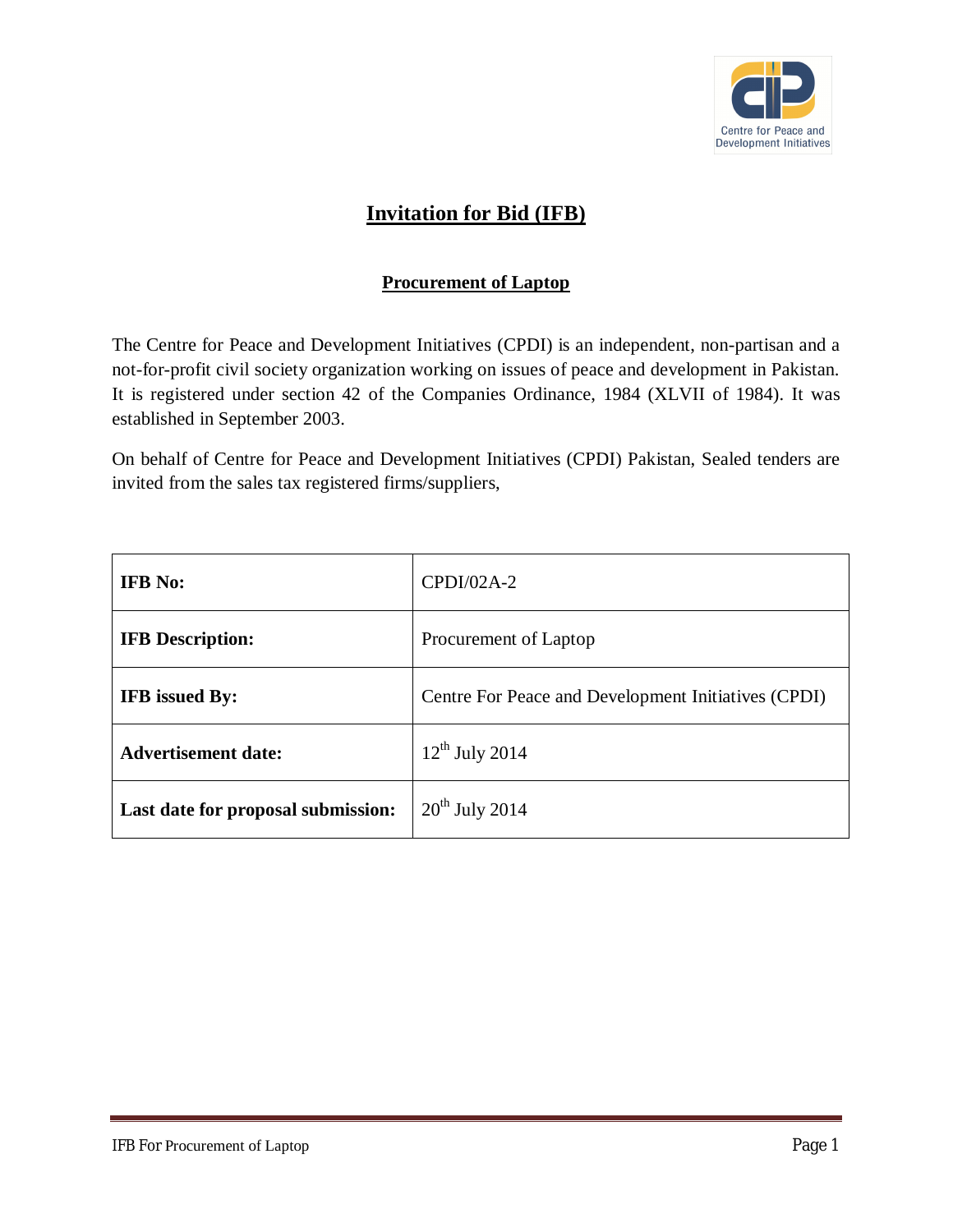

## **PART-I**

## **INSTRUCTIONS TO BIDDERS**

### **Introduction**

**General**: The Purchaser invites Sealed Bids for the supply of Computer Laptops to the CPDI office,

### **Eligible Bidders**:

- Seller not provided and will not provide material support or resources to any individual or organization that it knows, or has reason to know, is an individual or organization that advocates, plans, sponsors, engages in, or has engaged in an act of terrorism*.*
- The bidder is not blacklisted by any government or semi government organization.

#### **Cost of Bid**:

The Bidder shall bear all costs associated with the preparation and submission of the Bid and CPDI will in no case be responsible or liable for those costs, regardless of the conduct or outcome of the solicitation.

#### **Specifications of machines/goods:**

Bidders should provide the following:

- a) Complete specifications: make, model, origin, and full technical information
- b) In case of a machine manufactured in one country and assembled in another country, clear information may be provided of the parts which are manufactured in the country of assembly.
- c) Complete set of necessary literature (catalogues/ brochures).
- d) The machine quoted is new in all respects and there is no 2nd hand/low quality materials or part/accessory in the machine.

### **Price/Payment:**

- a) Price should be quoted in Pak Rupees, including all taxes.
- b) All prices must include all taxes, transportation, loading and unloading charges, compulsory payments, levies and duties, including Sales Tax (if applicable).
- c) Payment will also be made in Pak Rupees after deduction of taxes (if applicable) within specified time mentioned in contract/purchase order,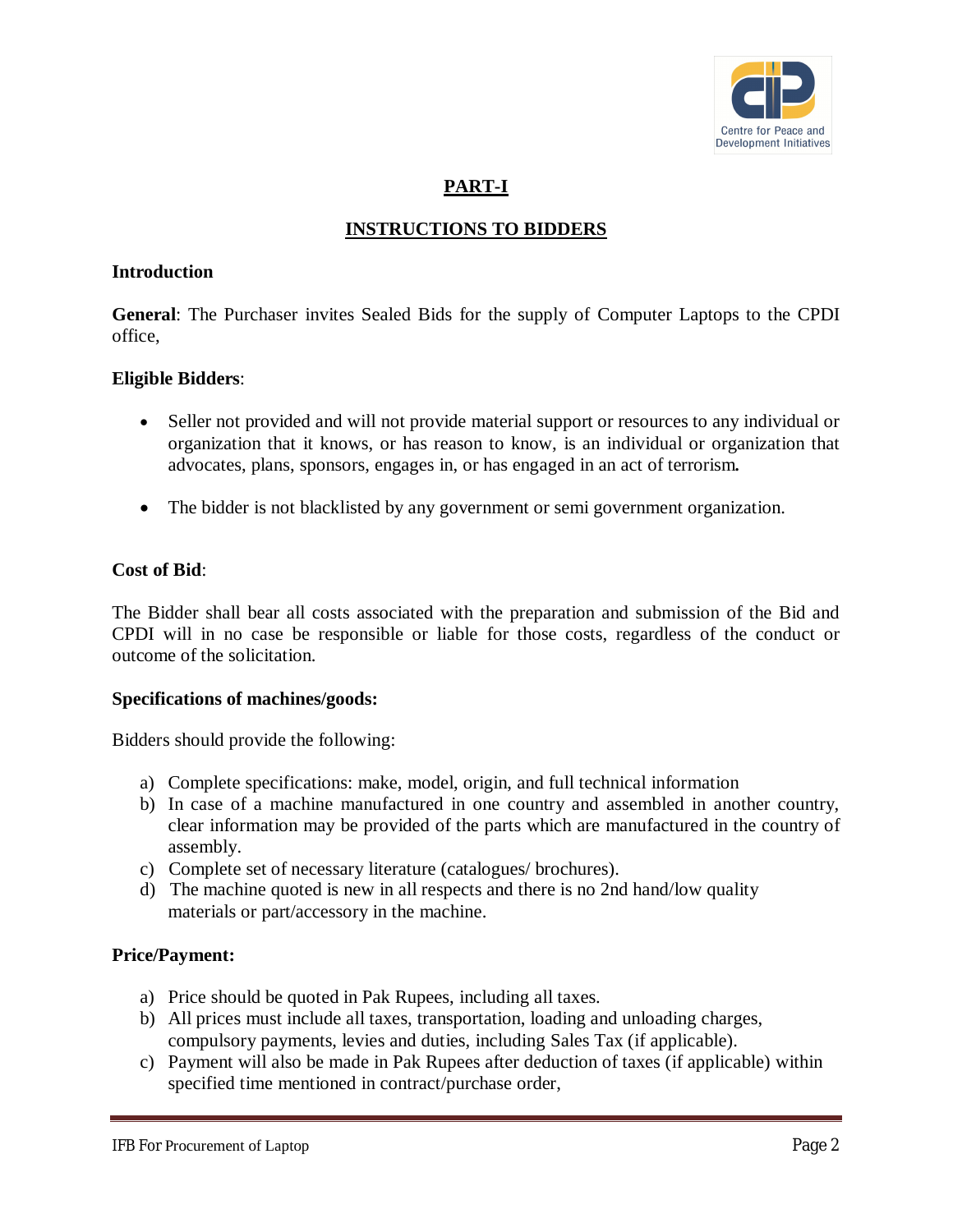

### **Company Profile and eligibility of bidder:**

The Quotation package should comprise of following documents:

- Cover Letter
- The profile of the firm/ Company
- NTN certificate
- Good track-record and references from previous clients
- Authorized or registered dealers certificate
- Financial Proposal
- Declaration from supplier mentioned on last page of this document (PART VII)

**Contract**: Fixed price contract.

- Issuance of this solicitation does not constitute an award commitment on the part of CPDI or does it commits to pay for any costs incurred in the preparation or submission of a quotation,
- **Fulfilling the requirement of this IFB document section PART III, IV and V is mandatory.**

### **Financial Quotation:**

The Offeror should provide a financial budget in accordance to the quotation; The detailed budget should be made in Pakistani Rupees, inclusive of all applicable taxes and duties. **Prices must be valid for at least 60 calendar days from the last date of submission of Quotation.**

The Offeror are requested to submit a quotation directly responsive to the terms, conditions, specifications, and clauses of this invitation for bid (IFB). Quotation not conforming to this IFB may be categorized as unacceptable, thereby eliminating them from further consideration.

**The Offeror are required to submit call deposit in shape of Pay order or Demand draft which should be 2% of the total offered price. The call deposit should be in name of CPDI. The Quotation without original call deposits will not be considered. Please also note that call deposit should be valid for at least bid validity period.**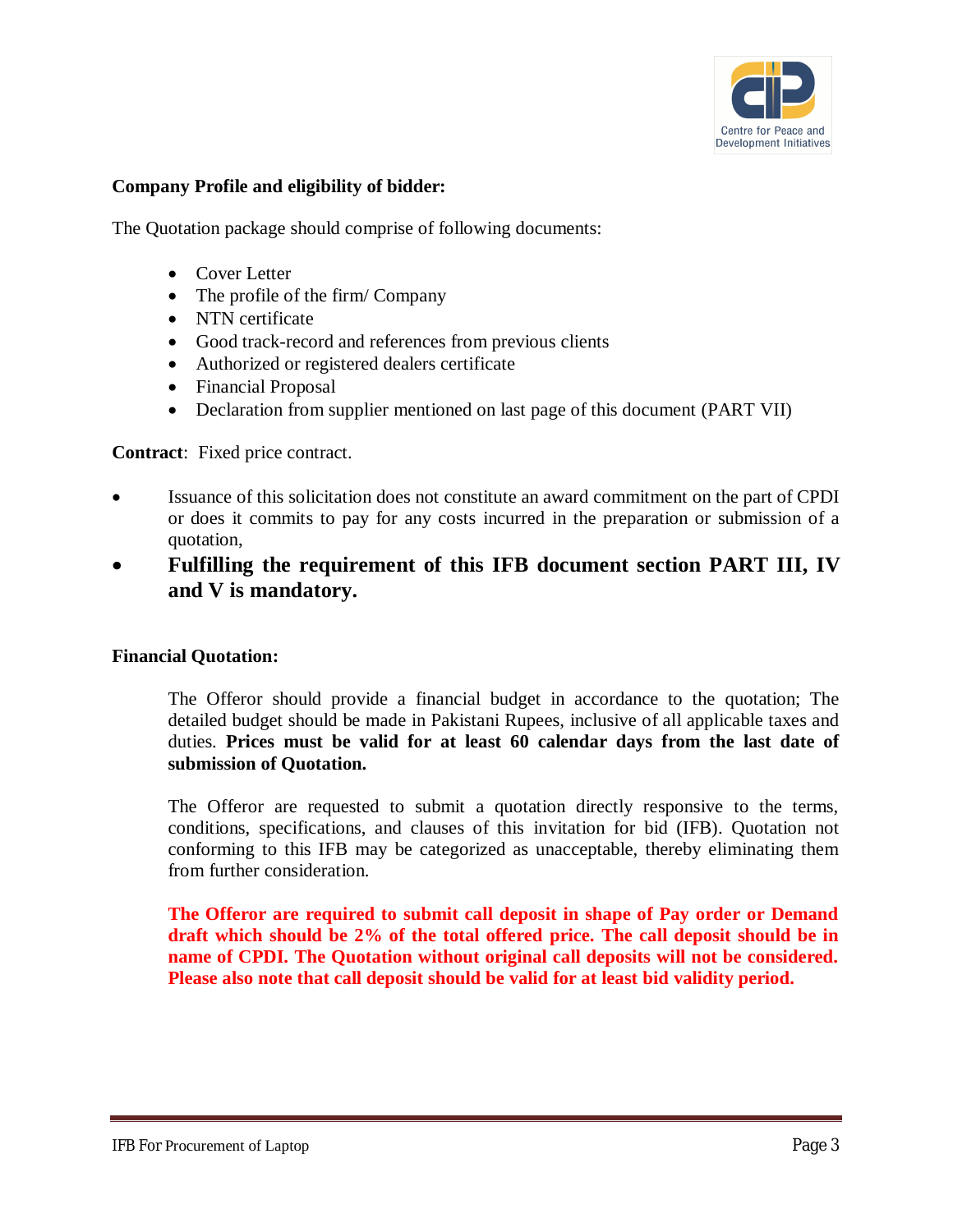

## **PART-II**

## **SPECIAL TERM AND CONDITION**

**Delivery & Installation** shall be made within 15 days after receipt of signed purchase order/contract. Extension in period of delivery can be given on reasonable grounds. All the expense incurred during the transportation and installation of main software in laptops will be the responsibility of supplier.

**Delivery of laptops shall be made to Multan, Bahawalpur, Muzaffargarh, and Lodhran. (Detail address will be conveying at the time of signing contract).** 

- **Liquidated Damages** (LDs): as liquidated damages, a sum equivalent to 1 percent of the delivered price of the delayed goods for each week of delay until actual delivery, up to a maximum deduction of 10 percent of the delayed goods Purchase Order price. Once the maximum is reached, the purchaser may consider termination of the Purchase Order.
- CPDI reserves the right to amend this Invitation for Bids (IFB) upon written notice to bidders and/or through advertisement in newspapers or on official CPDI website.
- CPDI have the right to reject all or any bid, without assigning any reason.
- The suppliers must quote only one option for each item with its price and detailed specs. As per requirement.
- Tender committee reserves the right to increase or decrease the quantity, if required.
- The proposed contract is expected to be awarded tentatively in month of July 2014, after the solicitation and award process is completed by the Award Committee. Please note that all procurement and delivery process is expected to be completed within minimum possible time.
- Supplier must not be engages in any corrupt, fraudulent, collusive or coercive practices including but not limited to applying/bidding by multiple names/companies. If any bidder is found to be involved in such practices his/her bid may be rejected.
- The bidding will be conducted through competitive process,
- Organization reserves the right to accept or reject any part or entire tender without assigning any reasons.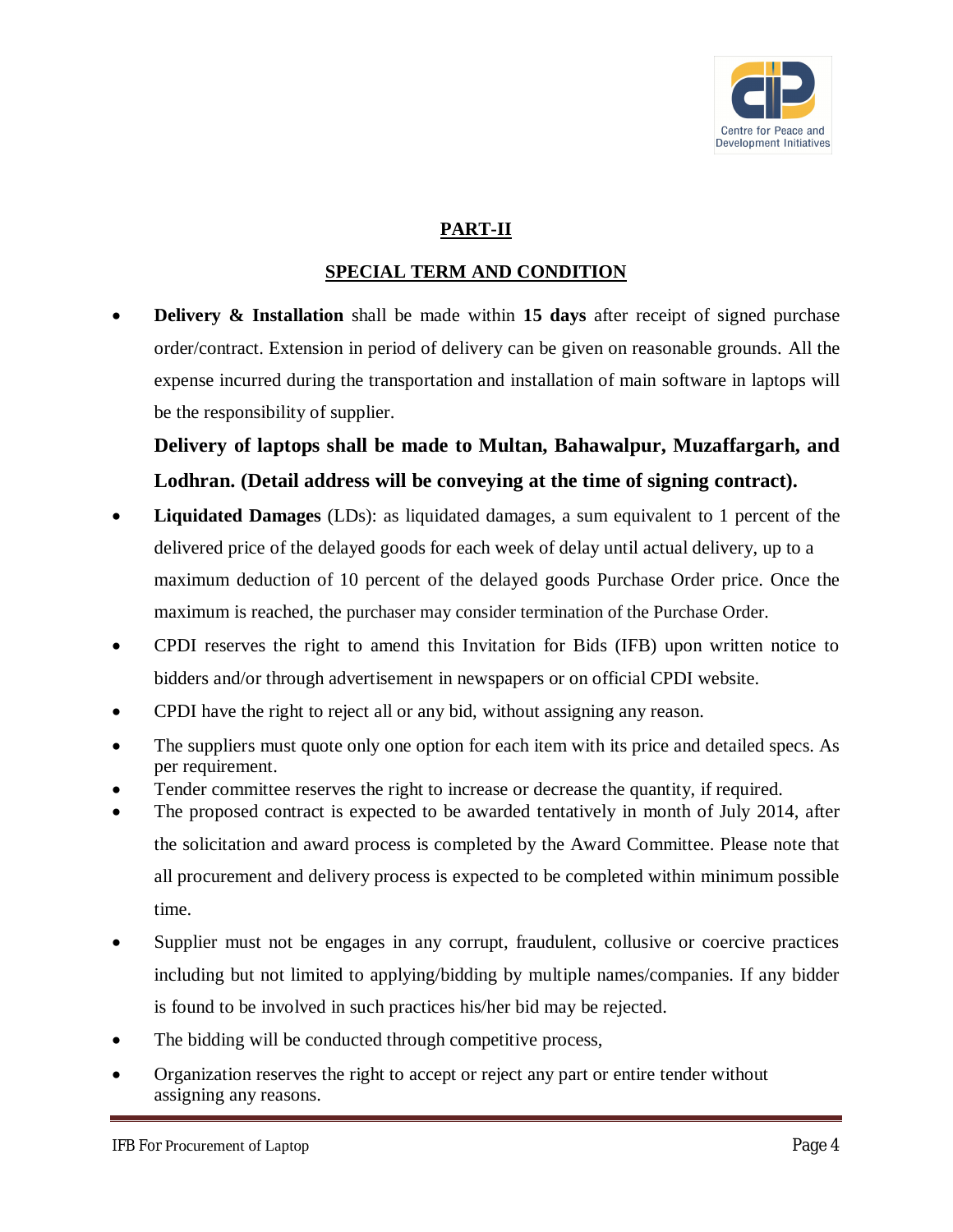

- An agreement will be signed with successful bidder(s) for timely supply of appropriate quality items and method of payment.
- Bids shall be valid for a period of 60 days after the deadline of bid submission.
- Bids received after the deadline of the submission will be rejected,
- The bids must be properly sealed with company stamp,
- Unsealed bids or bids received through emails will be simply rejected.
- Sealed Bids must be delivered to the below mentioned office address on or before **1700 Hours on 20th July 2014**. Late bids shall be rejected.

**Contact Person: Procurement Unit**

**Name of Office: Centre for Peace and Development Initiatives (CPDI)**

**House # 370, Street # 75, Sector E-11/3, MPCHS, Islamabad**

**Telephone: 051-2375158-59**

**E-Mail: haroon.rashid@cpdi-pakistan.org**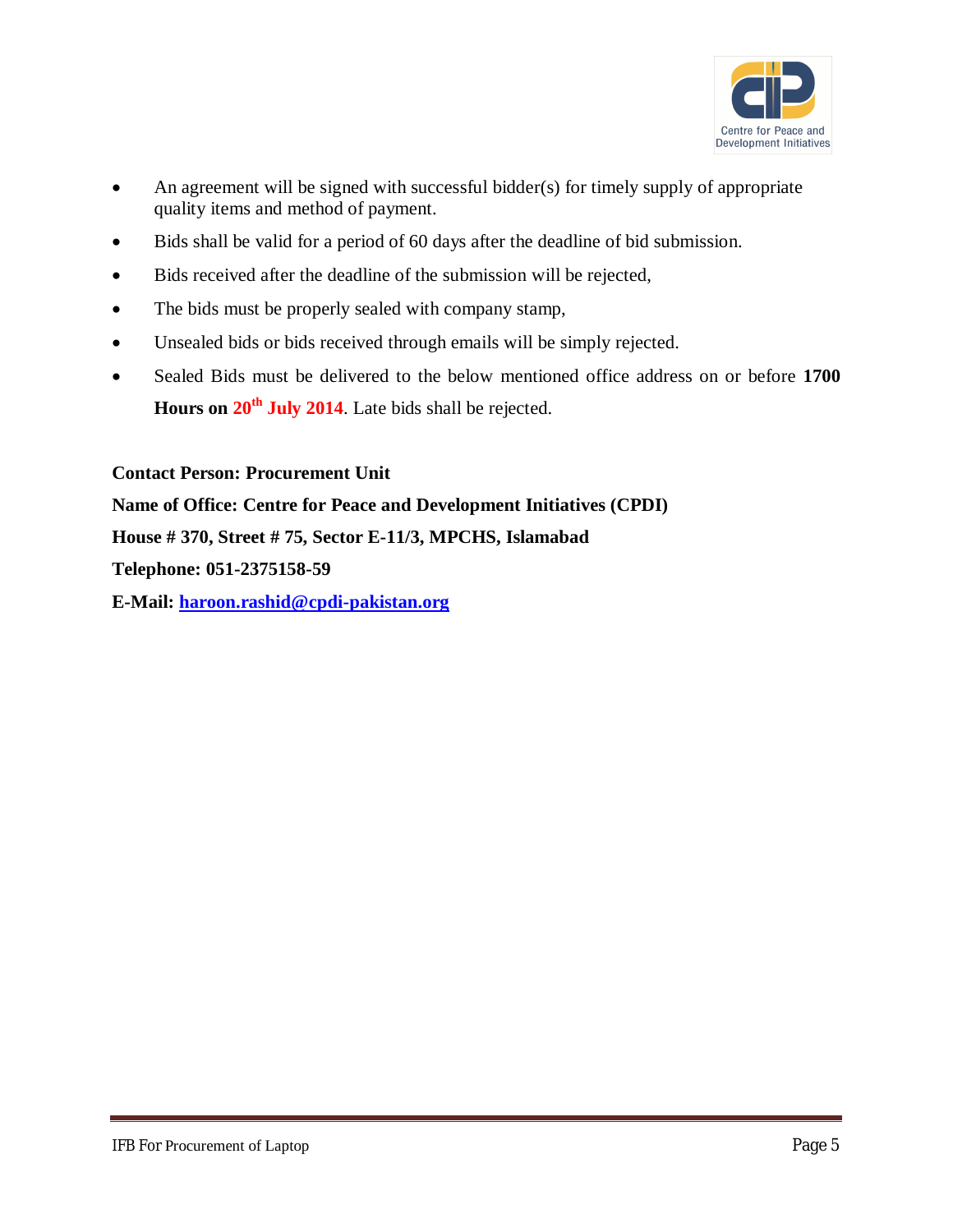

## **PART-III**

## **TECHNICAL INFORMATION:**

| S# | <b>Item &amp; Description</b>      | Quantity | Unit           | Unit | Rate             |
|----|------------------------------------|----------|----------------|------|------------------|
|    |                                    |          |                | Rate | <b>Including</b> |
|    |                                    |          |                |      | GST,             |
|    |                                    |          |                |      | <b>Taxes</b>     |
| 1  | <b>Branded Laptop</b>              | 80       | N <sub>o</sub> |      |                  |
|    | • Processor Intel Core $i3$ ,      |          |                |      |                  |
|    | 1.8 Ghz or more processor speed    |          |                |      |                  |
|    | Memory 2 GB RAM or more            |          |                |      |                  |
|    | 500 GB Hard disk                   |          |                |      |                  |
|    | Display $15.6$ "                   |          |                |      |                  |
|    | DVD R/W                            |          |                |      |                  |
|    | 3 hours battery backup             |          |                |      |                  |
|    | Genuine windows 7 professional     |          |                |      |                  |
|    | Operating system                   |          |                |      |                  |
|    | • At least one year local warranty |          |                |      |                  |

### **Delivery, Installation, Warranty & After Sale Service:**

The bidder shall provide the following:

- a) Delivery and installation will be the responsibility of supplier at required,
- b) If any delivery and installation charges apply it should be mentioned in the quotation.
- c) Installation of operating systems in all machines will be the responsibility of supplier, and the selected supplier will hand over all laptops in working conditions.
- d) Warranty for a maximum possible period and free of cost after sale service during the period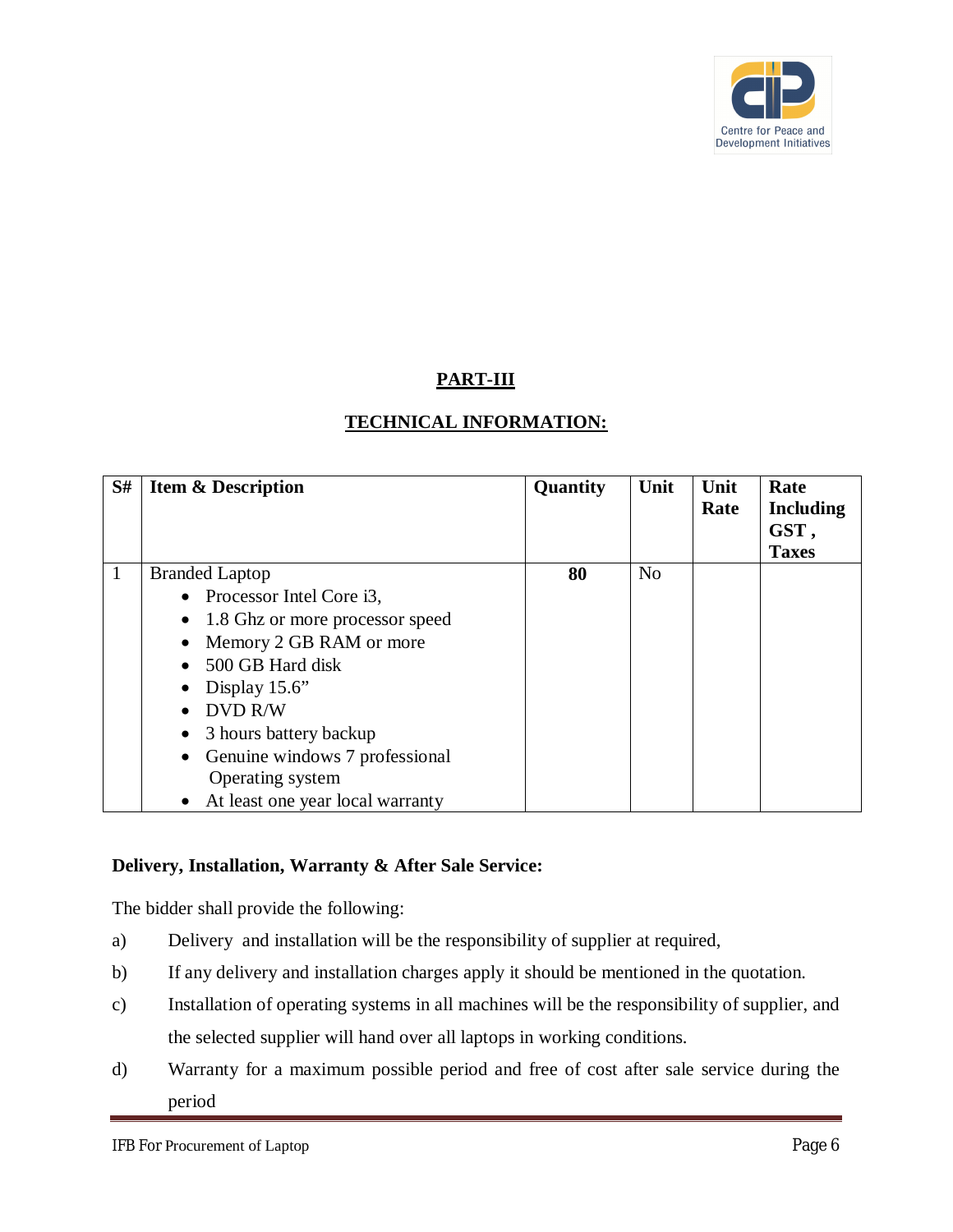

## **PART-IV**

### **Evaluation Criteria for Laptops**

| #              | <b>Selection Criteria</b>                                                   |     |
|----------------|-----------------------------------------------------------------------------|-----|
| $\mathbf{1}$   | <b>Criteria</b>                                                             |     |
| 1.1            | Delivery Schedule                                                           | 10  |
| 1.2            | Warranty / After Sale Services                                              | 10  |
| 1.3            | <b>Technical evaluation</b>                                                 | 10  |
| $\overline{2}$ | <b>Financial Criteria</b>                                                   |     |
| 2.1            | Financial (Price): All prices must be quoted in PKR, inclusive of all       |     |
|                | applicable taxes and duties. Prices must be valid for 60 days from the last |     |
|                | date of submission for proposal.                                            | 70  |
|                | <b>Total Maximum Score</b>                                                  | 100 |

### **Key Points in evaluation of Quotation:**

- To assist in the evaluation of quotation, the Award Committee may, at its discretion, ask any applicant for a clarification of its quotation which shall be submitted within a stated reasonable period of time. Any request for clarification and all clarifications shall be in writing. If applicant does not provide clarifications of the information requested by the date and time set in CPDI request for clarification, its quotation may be rejected,
- CPDI shall use all the factors, methods and criteria defined in the evaluation criteria to evaluate the bids of the Bidders and any specialist contractors. CPDI reserves the right to waive minor deviations in the evaluation criteria if they do not materially affect the capability of a Bidder to perform the contract.